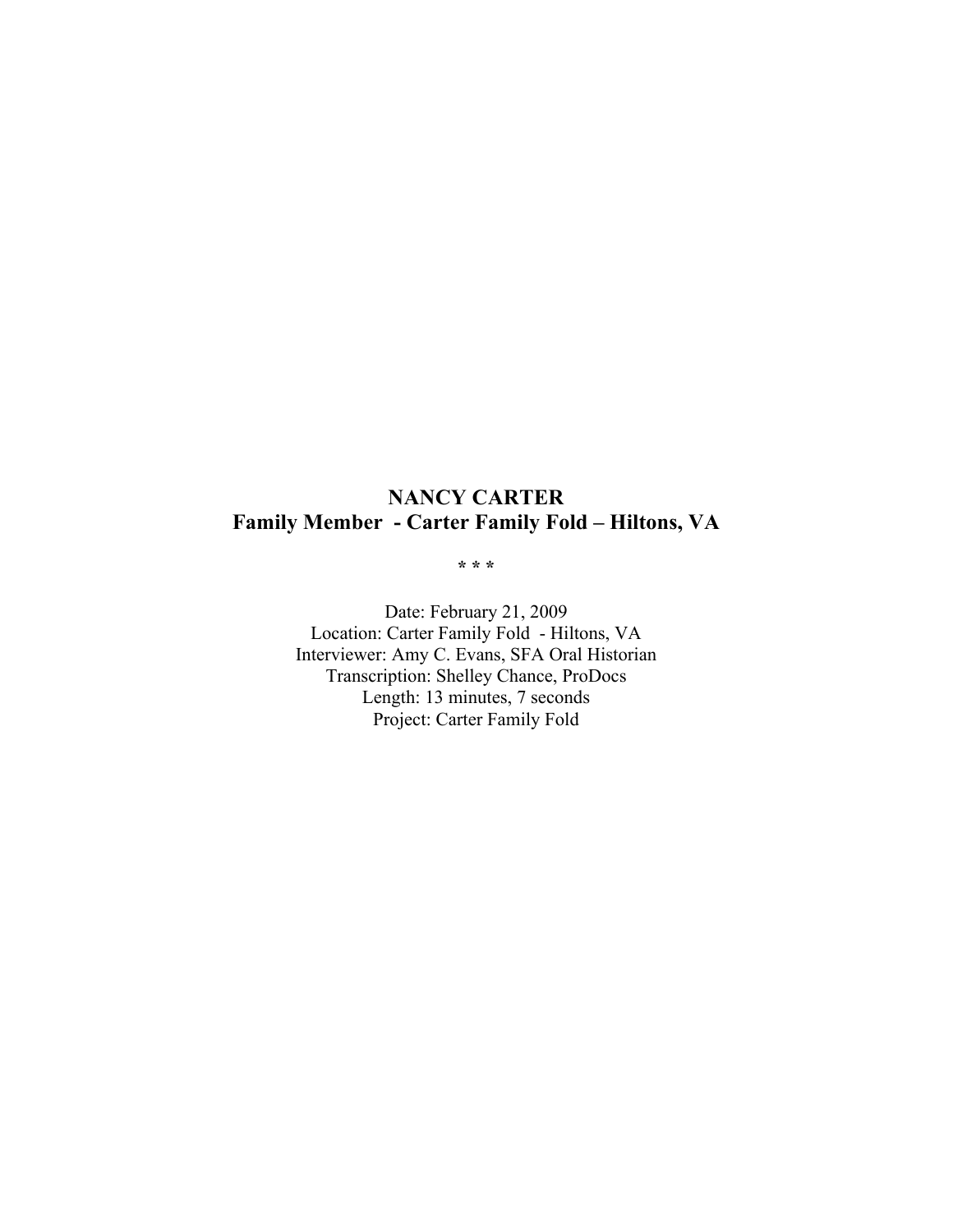# **[Begin Nancy Carter Interview]**

# **00:00:00**

**Amy Evans:** This is Amy Evans for the Southern Foodways Alliance on Saturday, February 21, 2009, in Hiltons, Virginia, at the Carter Family Fold. And I'm in the kitchen at the Fold with Nancy Carter, and, Nancy, if you would say your name and your relationship to the family, please, ma'am.

# **00:00:20**

**Nancy Carter:** I'm Nancy Carter, and I was married to Joe Carter [son of A. P. and Sara Carter]. We had four children: three girls and a boy and our little boy passed away. And—and the girls all grow(ed) up and made nurses. They wouldn't take up the music and they one can play but they don't. And anything else you want to know? **[***Laughs***]**

#### **00:00:46**

**AE:** Yes, ma'am. We talked a little bit while we were sitting here drinking our cocoa about A. P. and how much you liked him. Can you talk about that and how you held his coffee?

#### **00:00:54**

**NC:** About—about me holding his coffee and his shakes a lot, and I held his coffee for him to drink it to keep from spilling it everywhere. And he'd come to my house and eat every morning and he'd eat—and he'd walk to his oldest daughter up there [Gladys] and eat and he—whichever one he wanted to eat with, why he'd walk from one to the other to eat with us. He was a wonderful man. And is there anything else you want?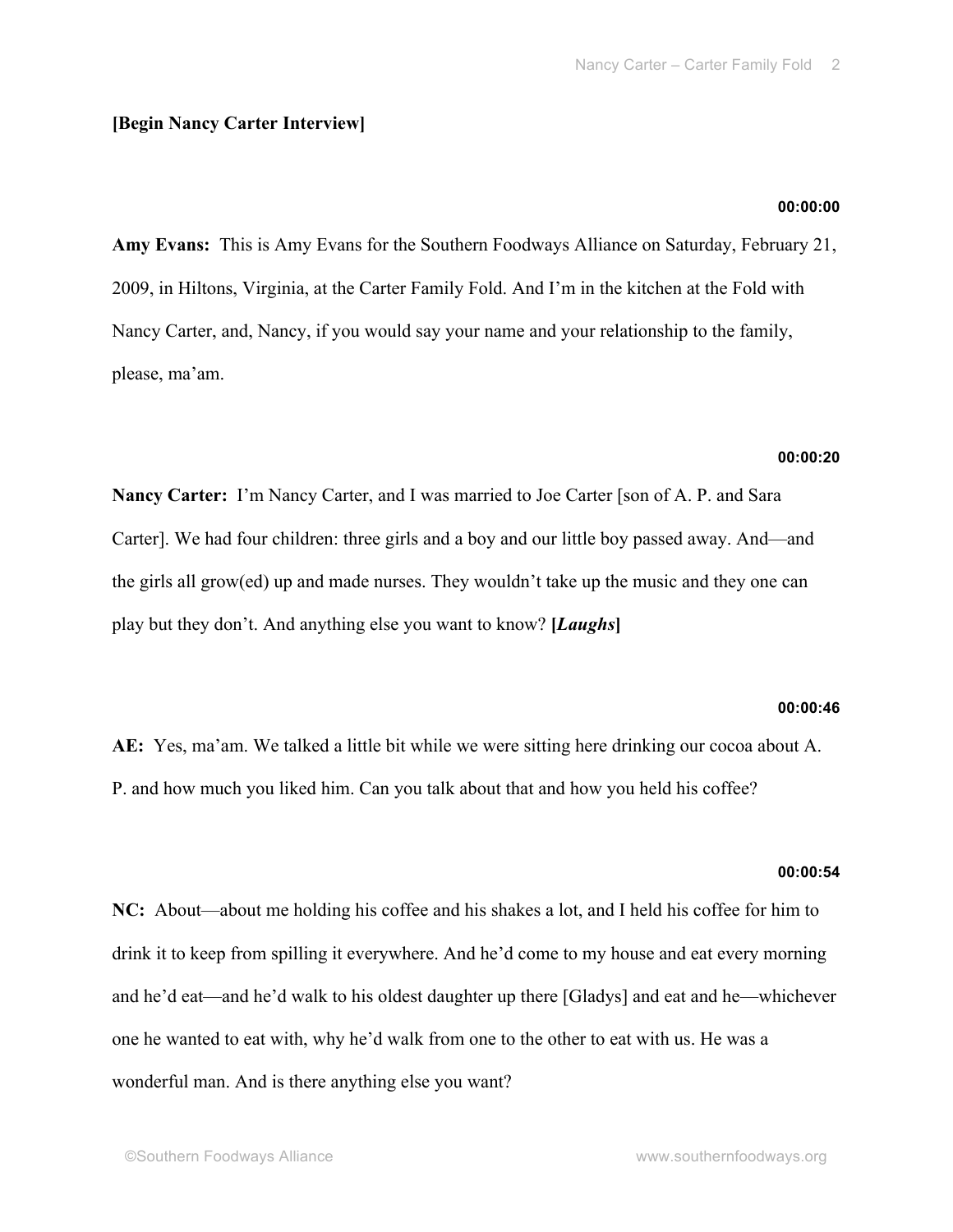# **00:01:25**

**AE:** Well can you tell me a little bit more about his personality and what you made him for breakfast?

# **00:01:29**

**NC:** Well just whatever he wanted—scrambling him eggs, give him eggs and coffee and toast or biscuits—mostly biscuits. He didn't care about toast much, and he liked jelly and biscuits, so that's just about what he wants for breakfast, and he'd eat just anything we'd put on the table.

# **00:01:53**

**AE:** So he never did cook for himself, then? He always came to y'all?

#### **00:01:56**

**NC:** No, he shook too bad to—to cook for his self because he'd spill it, you know. He was there's one thing about him, he was a wonderful person. He was as good to me as he could be and children—and he loved them every one. But now our last daughter that was born, he'd already passed away. He passed away in [nineteen]'61, and she was born in '65. And I don't know anything else, and my mind ain't very long. I can't think of—. **[***Laughs***]**

#### **00:02:29**

**AE:** Well tell me about marrying Joe. Tell me about your husband.

# **00:02:32**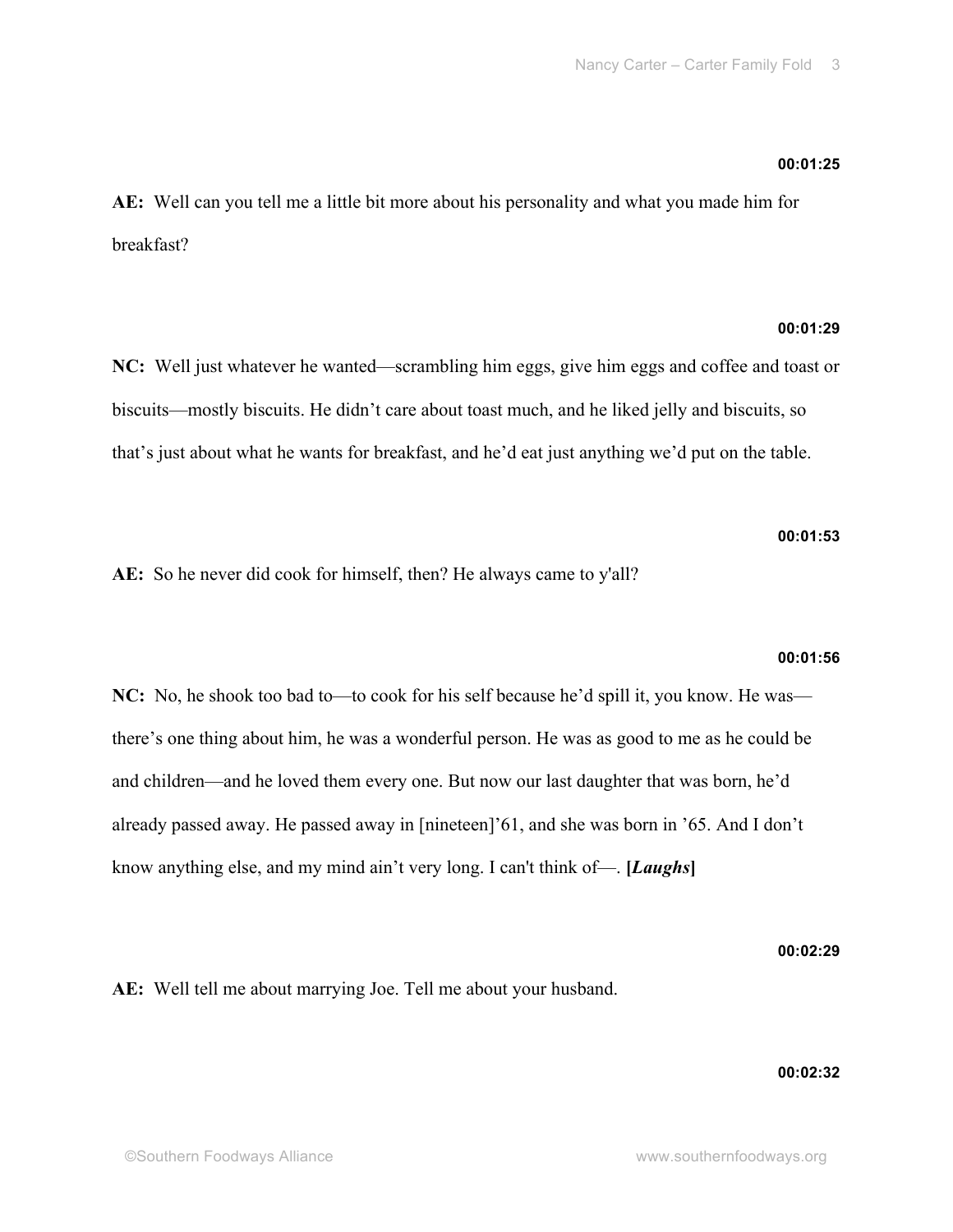**NC:** About—tell you about marrying him? I met him at the Bristol Weaving Mill and we we—during World War II and he went to the service. Well anyhow, we dated, and we married in '48. Our first child was in '52.

**AE:** And what is your birthday, again?

**NC:** My birthday was October 23rd, and I was born in 1924.

**AE:** And where—you were born in Bristol?

**NC:** Yeah. Well, up here to the foot of the hills of Clench Mountain, between Bristol and and—right up the road here not very far between Bristol and Hiltons here. I was born up there.

**AE:** What was your family name?

**NC:** I was a Keller and married a Carter. And I've carried that name a long time—60 years. **[***Laughs***]**

#### **00:03:01**

**00:02:58**

# **00:03:15**

**00:03:16**

# **00:02:50**

**00:02:52**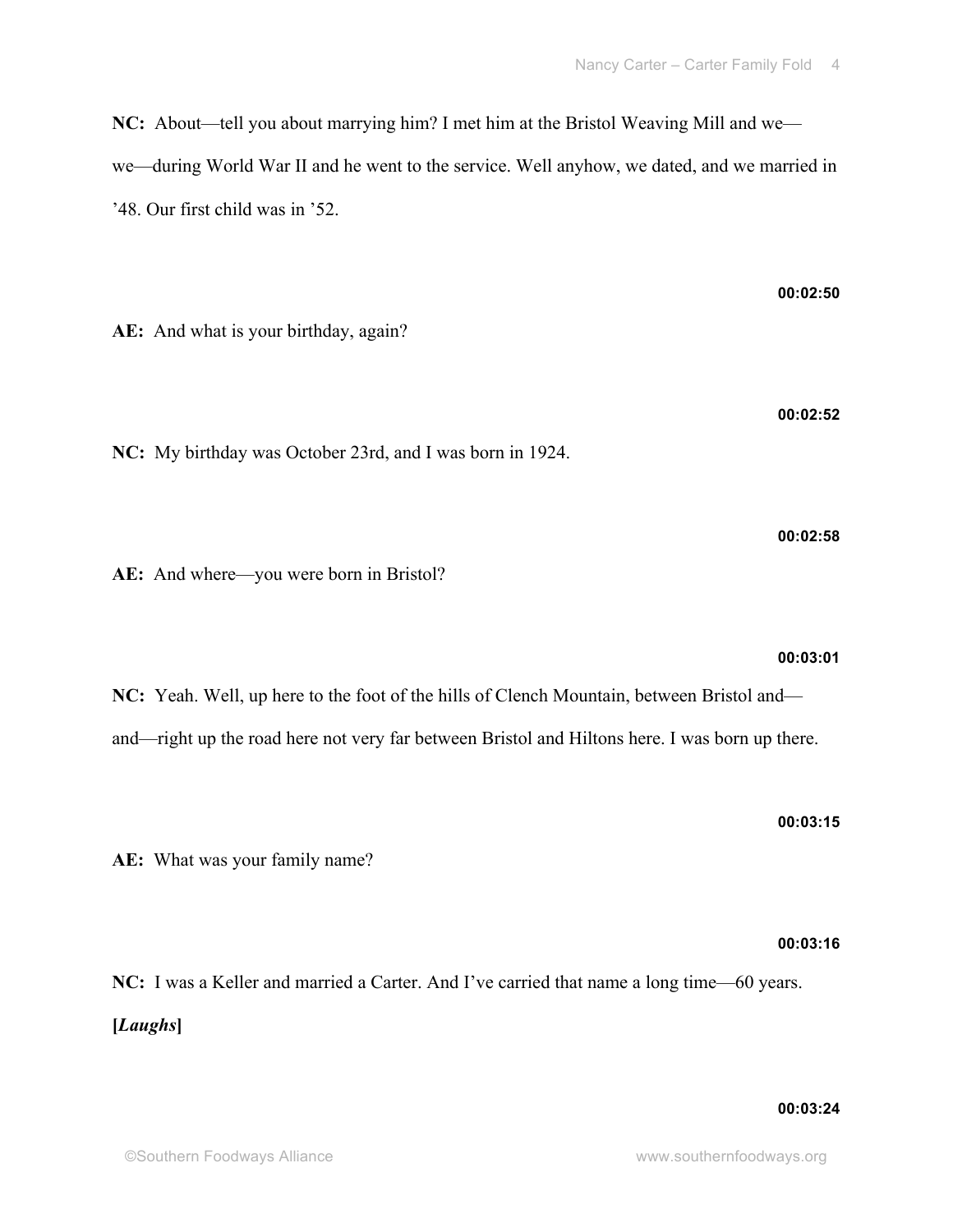**AE:** So when you married Joe Carter, what did you—what did you know about the Carter

Family?

# **00:03:29**

**NC:** I didn't know a thing about them. I didn't even know they existed. **[***Laughs***]** I didn't. I never had, you know, been around none of them. We just met at the Bristol Weaving Mill, and I worked up there from '42 on until they shut it down in '84.

**AE:** And did your family play music when you were coming up?

**NC:** What's that, honey?

**AE:** Did your family play music?

**NC:** My family? My mother could but she wouldn't play out—and family, my mother played the piano or organ most of the time is what—she played the organ a lot. Yeah, mother was a good singer. It's been a long time.

**AE:** Was your mother a big cook?

# **00:03:50**

$$
00:03:54
$$

**00:03:53**

# **00:03:57**

**00:04:14**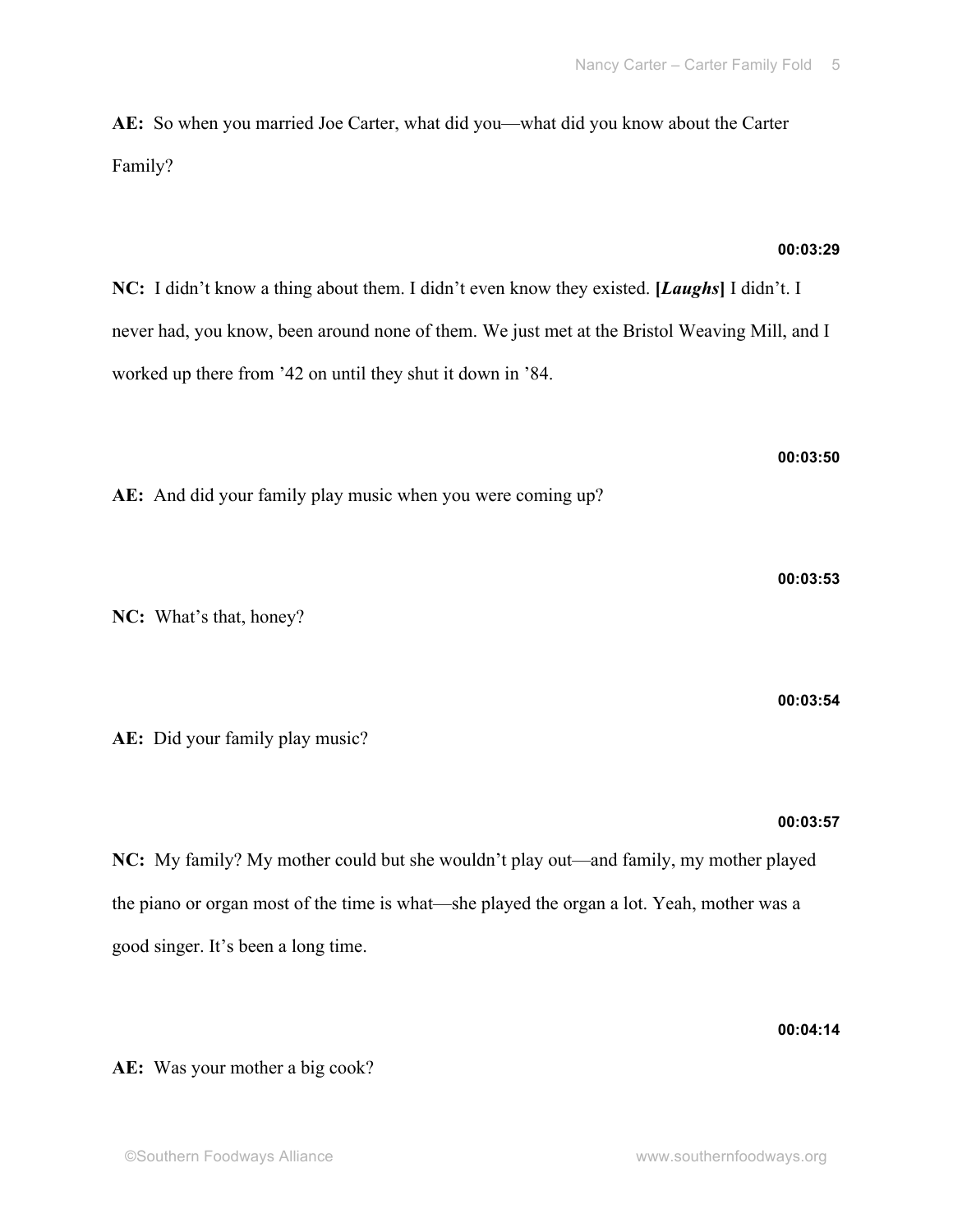**NC:** Was she what, honey?

**AE:** A big cook?

# **00:04:18**

**NC:** Yes, she was a big cook. She's a good cook. If you cooked for as many as she did, you'd get to be a good cook.

**AE:** How many brothers and sisters do you have?

**NC:** Eleven. I had—there was eleven of us—the whole family—and I was the oldest and the meanest. **[***Laughs***]**

#### **00:04:40**

**AE:** Can you tell me about some of the things your mother would make when you were growing up and—?

#### **00:04:44**

**NC:** I don't know if I could tell you or not. She cooked so many different things. *[To her sister]* Mary, what did mama cook the most of?

# **00:04:16**

**00:04:17**

# **00:04:25**

**00:04:29**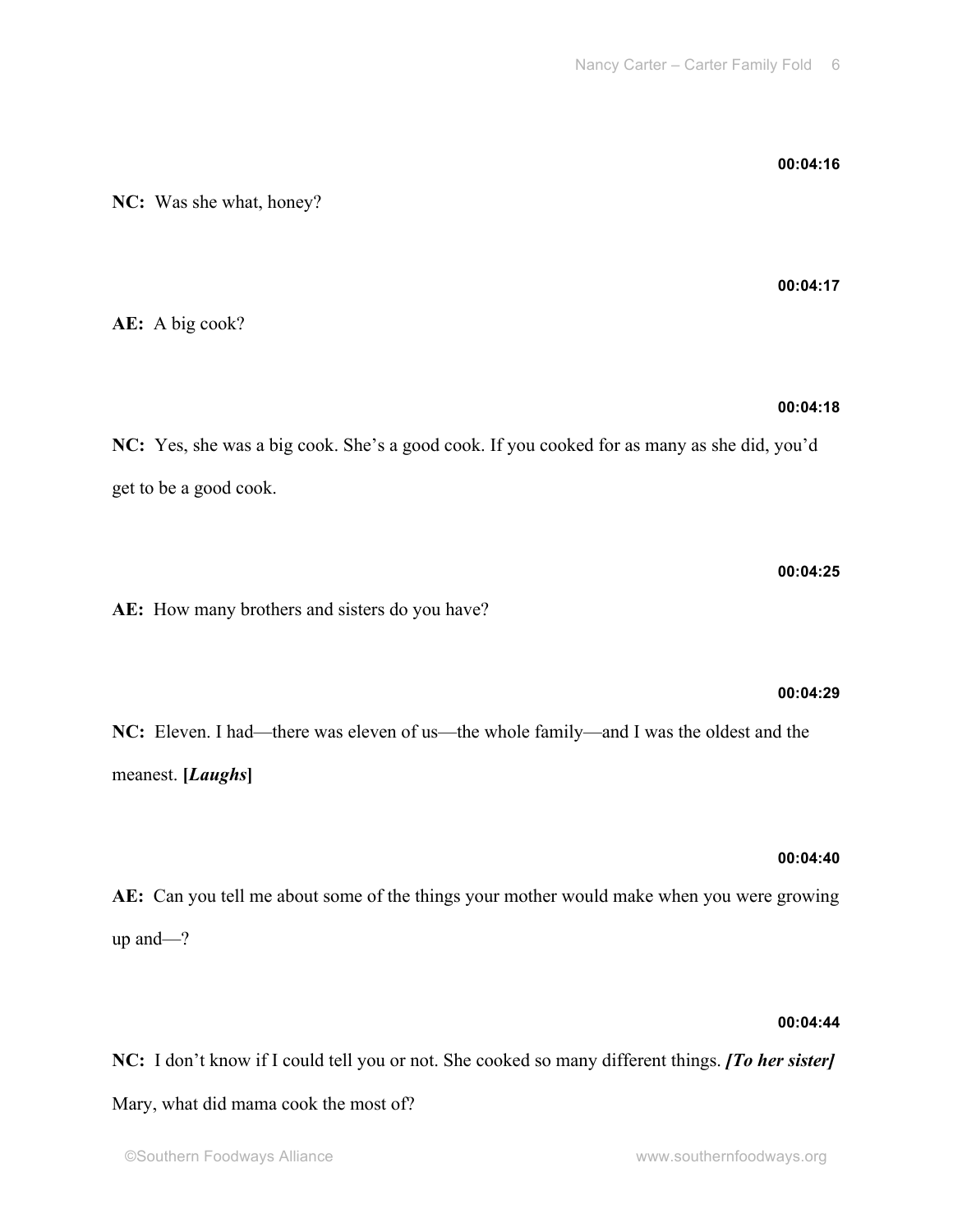# **AE:** *[To Nancy]* They're telling you about her apple pies.

# **00:05:01**

**NC:** And she'd bake cakes, and she'd bake them everything from scratch. She's good with it. And—what, honey? Chicken and dumplings. **[***Laughs***]** She'd make chicken and dumplings. She'd cook—they killed hogs and pigs, you know, and she'd cook a big ham, stuff like that—we just lived the—the old ways. **[***Laughs***]**

# **00:05:30**

**AE:** And now Mary [Hartosck, Nancy's sister] and Rita [Forrester, Nancy's niece] are telling me that you're a big cook.

#### **00:05:33**

**NC:** Oh, I don't know about that. **[***Laughs***]** I don't know whether I am or not. **[***Laughs***]** I—I got to where I don't have to cook much. What? Well I cook chicken and dumplings when somebody starts hollering but—. **[***Laughs***]** I cook chicken and dumplings quite a bit if they holler for them, but I don't cook them much if nobody—everybody but me.

**00:05:58**

**AE:** Can you tell me how you make them?

**00:06:02**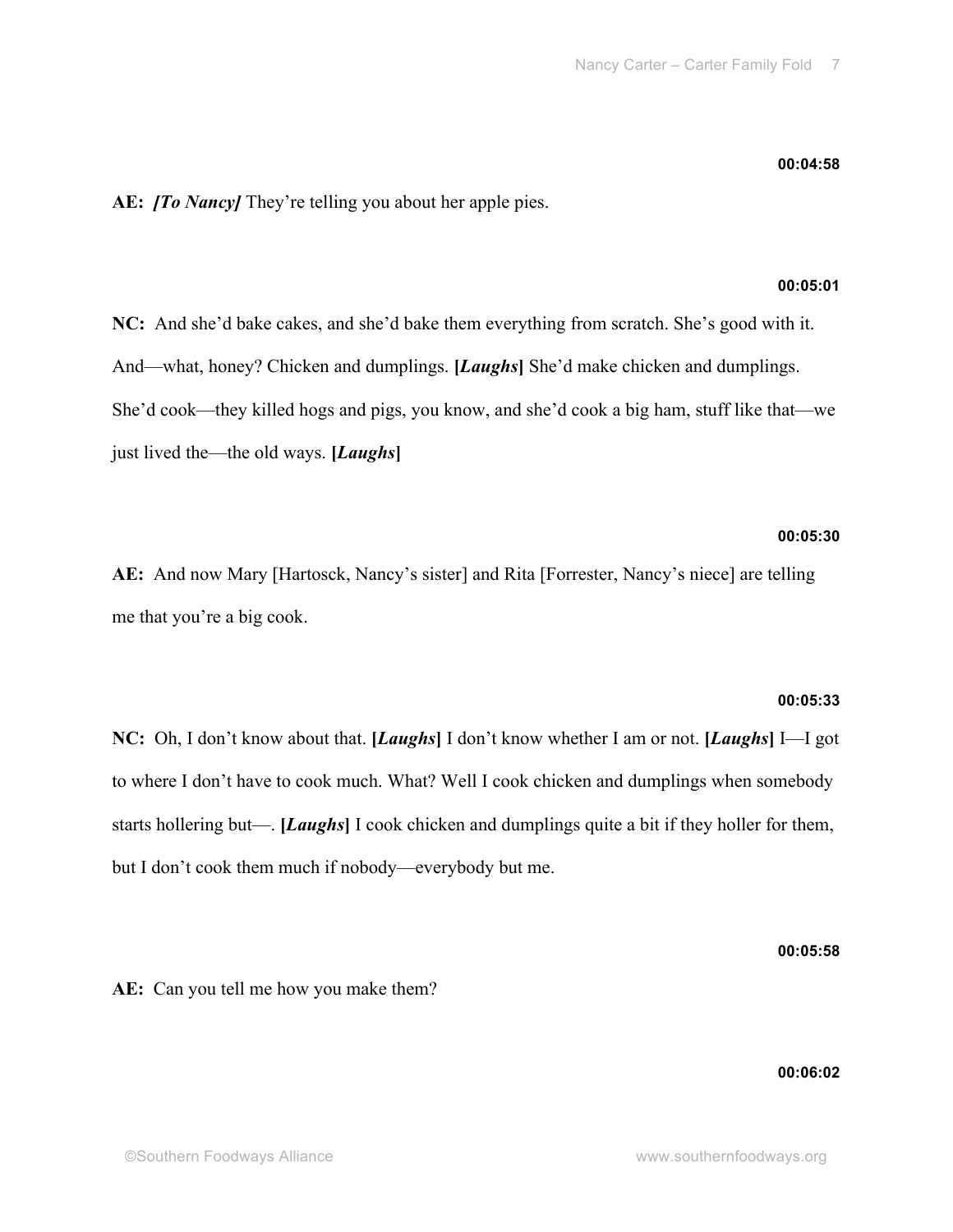**NC:** Well I just cook my chicken and get it good and tender and take it out and take it off the bone. I make my dumplings and make it out of the broth that come out of the chicken and make it—well you stir it up almost like biscuits and roll them out and cut them and throw them in there and cook them, and then throw the chicken back up in there with it. Everybody loves it. I could—I could show you better than I can tell you. **[***Laughs***]**

**AE:** Was Joe a fan of your chicken and dumplings?

**00:06:37**

**00:06:35**

**NC:** Is what?

**00:06:39**

**AE:** Is Joe a fan of your chicken and dumplings?

## **00:06:39**

**NC:** Oh, yeah, he likes it all. He liked anything. Biscuits and gravy—yeah, oh, yeah, he'd eat biscuits and gravy and—and he loved egg custard to drink, you know—malt custard. Lord he loved that. Well, yeah. Huh? **[***Background conversation about tomato gravy***]** Well I just put my tomatoes up in the skillet and put me a little—about a half a stick of margarine in it and make me a thickening and put in it and cook—make a tomato gravy like that and make biscuits. They all liked that. I just—whatever come to my brain I—. **[***Laughs***]**

**00:07:33**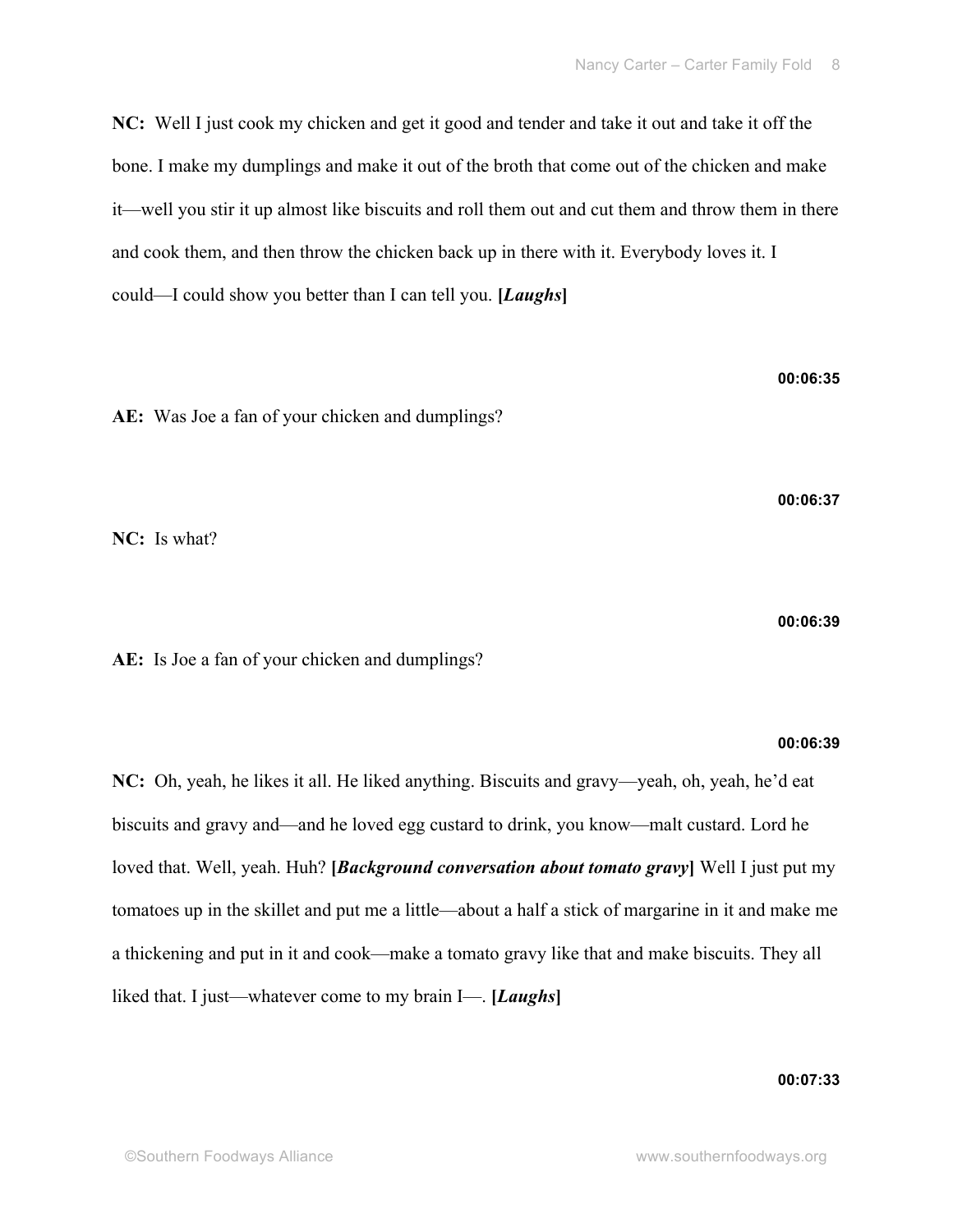# **AE:** Did you make tomato dumplings?

# **00:07:36**

**NC:** Yeah, I've done that. I've done a lot of things. I've forgot about what I've done. So that's just about the way it goes, and I can't remember what all I cooked. I've cooked a lot. My mother cooked a lot.

**00:07:56 AE:** Did you make a lot of cornbread at home?

**NC:** Quite a bit. **[***Laughs***]**

**00:08:00**

AE: Can you tell me about your cornbread recipe?

# **00:08:03**

**NC:** They—most of the time I would—if I made it myself, why I just used salt and—and used cornbread that already had the seasoning in it, and I can't hardly tell you about it—buttermilk. You made it up out of buttermilk. I've about forgot—. Huh? I've got a Bill Bailey cornbread, but I forgot how I made it. I've got it—Grace's is good—my sister. Bill Bailey. Yeah, I made Mexican cornbread, too, but I'd have to have the recipe to show you how to make them because I've been—my mind is not that long no more. Everything I've got's left me. **[***Laughs***]**

**00:08:00**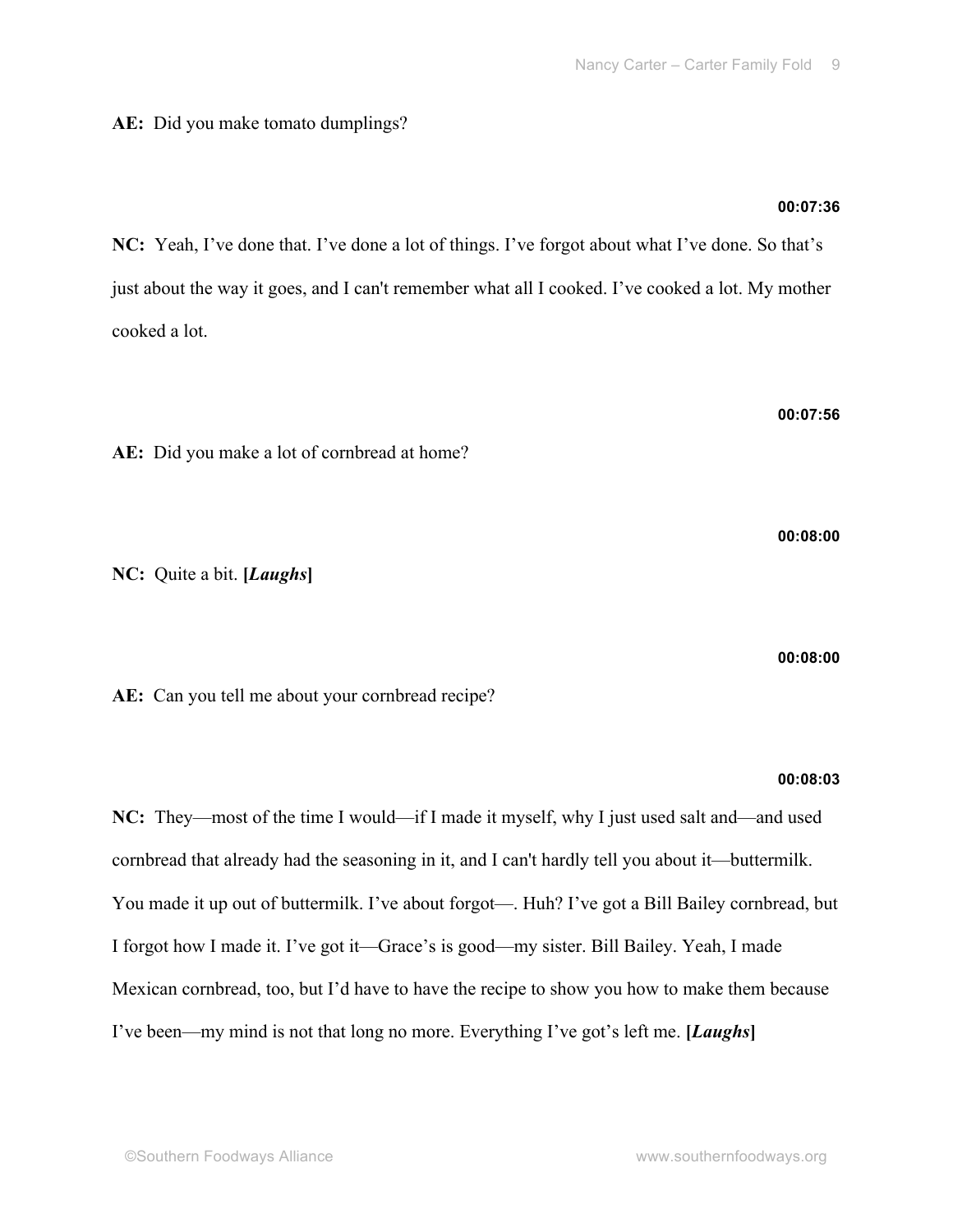#### **00:08:50**

# **AE:** I don't believe that.

# **00:08:53**

**NC:** You wait. I had a bad sick spell in November, and I was out for about three days—first sick spell I ever had. And I didn't know where I was at. They say I didn't know where I was at, but I didn't know I didn't. **[***Laughs***]** Mary can tell you more about that than I can. And I can't—I don't hear very good anymore. Yeah, Lord, we better give up before I say something I'm not supposed to. **[***Laughs***]**

**00:09:22**

**AE:** Oh, yes, we haven't talked about the chicken salad.

#### **00:09:23**

**NC:** I've done—I've done told her about the chicken salad, how to cook it and cut up the grapes and half white and half the red, chop the pecans and mayonnaise and—and what all that—see mayonnaise and—what's that—I can't see it very good. I ain't got—poppy seed and honey—and honey, uh-hm. And—and yeah, that sour cream but now the—it calls for three cups of grapes but you get them half white and half red. Put—mix it all up and put it in the refrigerator and let it sit overnight, and it's a lot better. You know when it sits it must get all the seasoning in there everything.

**00:10:16**

# **AE:** Uh-hmm.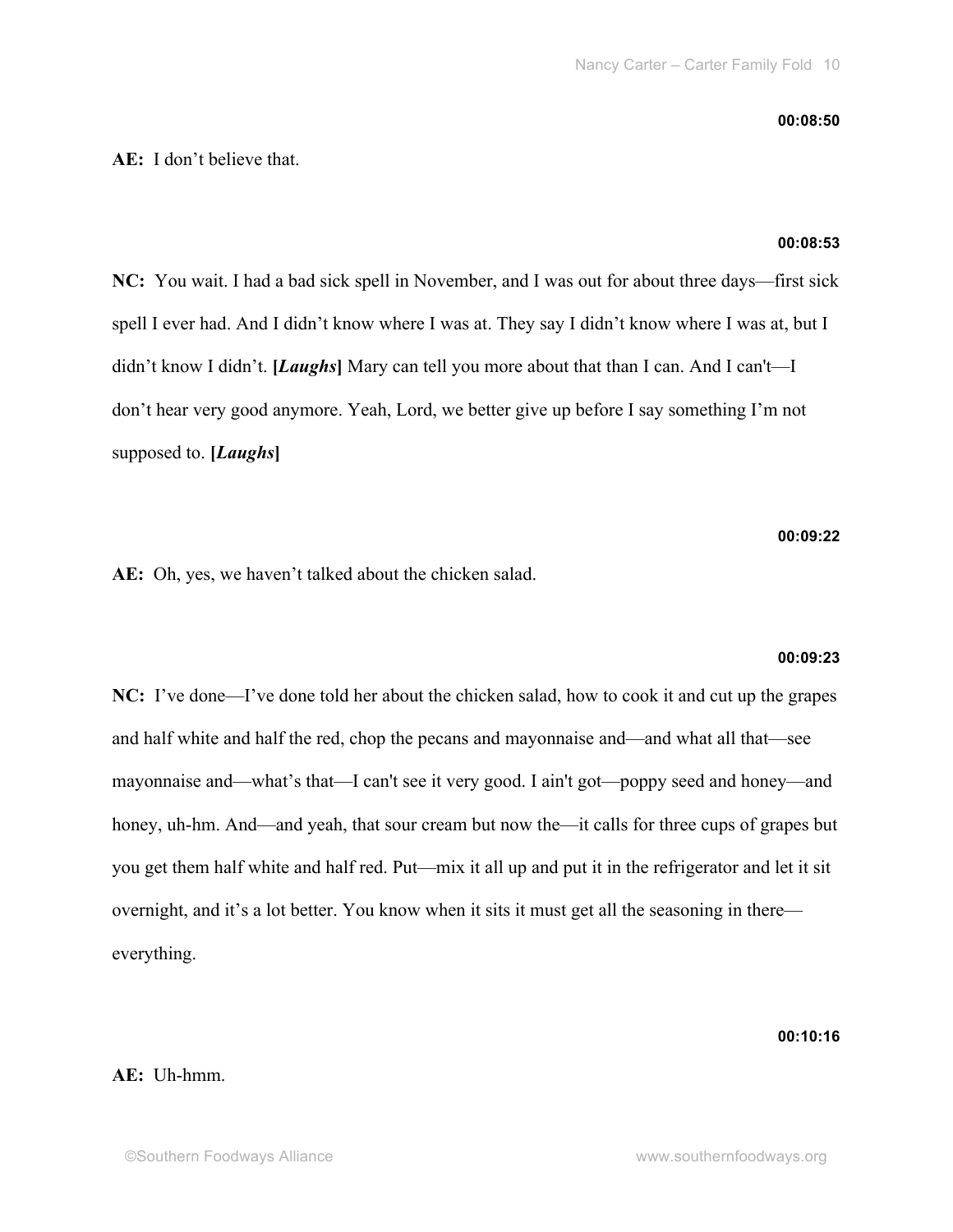# **00:10:16**

**NC:** Yeah, I don't know.

# **00:10:16**

**AE:** And you said Rita asked you to bring this recipe. How long have you been making it?

# **00:10:20**

**NC:** I don't know. Tell you the truth I couldn't—I don't know how long I've been making it. **[***Laughs***]** Have I been making it as long as you girls been—? **[***Background Conversation***]** They made it at my home, you know. Yeah, I made it a long time but I don't—I don't remember how long. It's whatever they holler—I make it.

# **00:10:48**

**AE:** Rita—Rita is saying that a lot of times you do boxed lunches here at the Fold and the tour buses you'll get—they'll get a chicken salad croissant with your chicken salad on it.

# **00:10:56**

**NC:** Yeah, I guess they did. I don't know. **[***Laughs***]** I forgot all that. They want me to remember things that I can't remember no more. My mind ain't that long.

# **00:11:08**

**AE:** Now how long have you been helping out here on Saturday mornings?

# **00:11:11**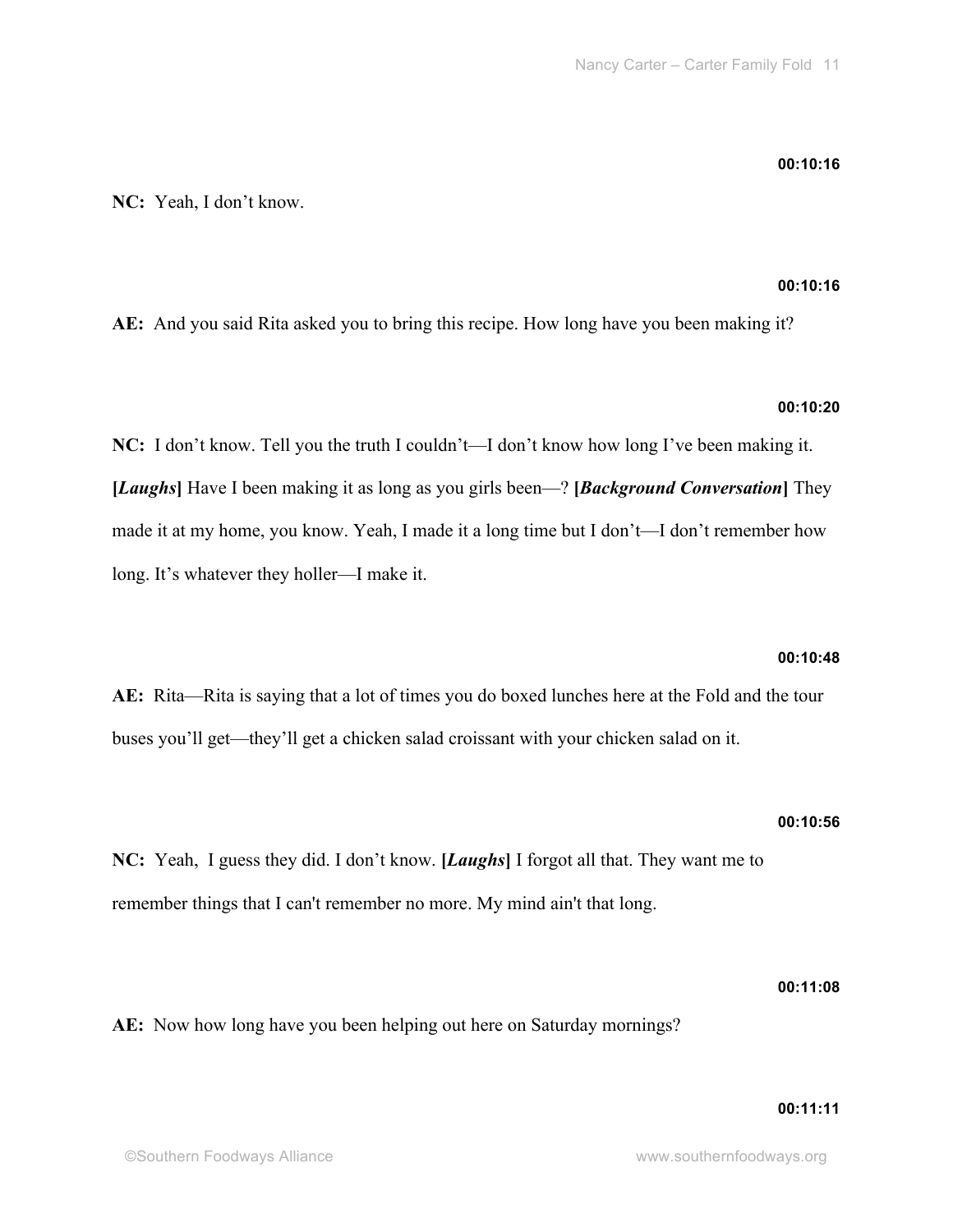**NC:** Lord, how long have I been helping you, Rita? Ever since Janette [Carter, Rita's mother and Nancy's sister-in-law] got sick we've been—yeah, something like that. After Janette—after Janette got down and couldn't do, why I started helping her out here, but I'd go to the house up there and Mary would, too, and help Janette a lot.

| AE: And whose egg salad is this that y'all are making sandwiches with?                      | 00:11:34 |
|---------------------------------------------------------------------------------------------|----------|
|                                                                                             | 00:11:37 |
| NC: Janette's.                                                                              | 00:11:38 |
| AE: It's Janette's recipe, okay.                                                            |          |
| NC: I don't know. That comes from Bristol, so I—years ago and I don't know—.                | 00:11:41 |
| AE: The chicken salad recipe comes from your family in Bristol, you're saying?              | 00:11:47 |
|                                                                                             | 00:11:50 |
| NC: My family brought it to me. I don't know where they got it but anyhow, I've made it up. |          |

They still like it; they still holler for it, so that's about it. Oh Papaw, he—he'd eat anything wouldn't he? He did. I guess that's about everything I know about that. Rita can tell you more